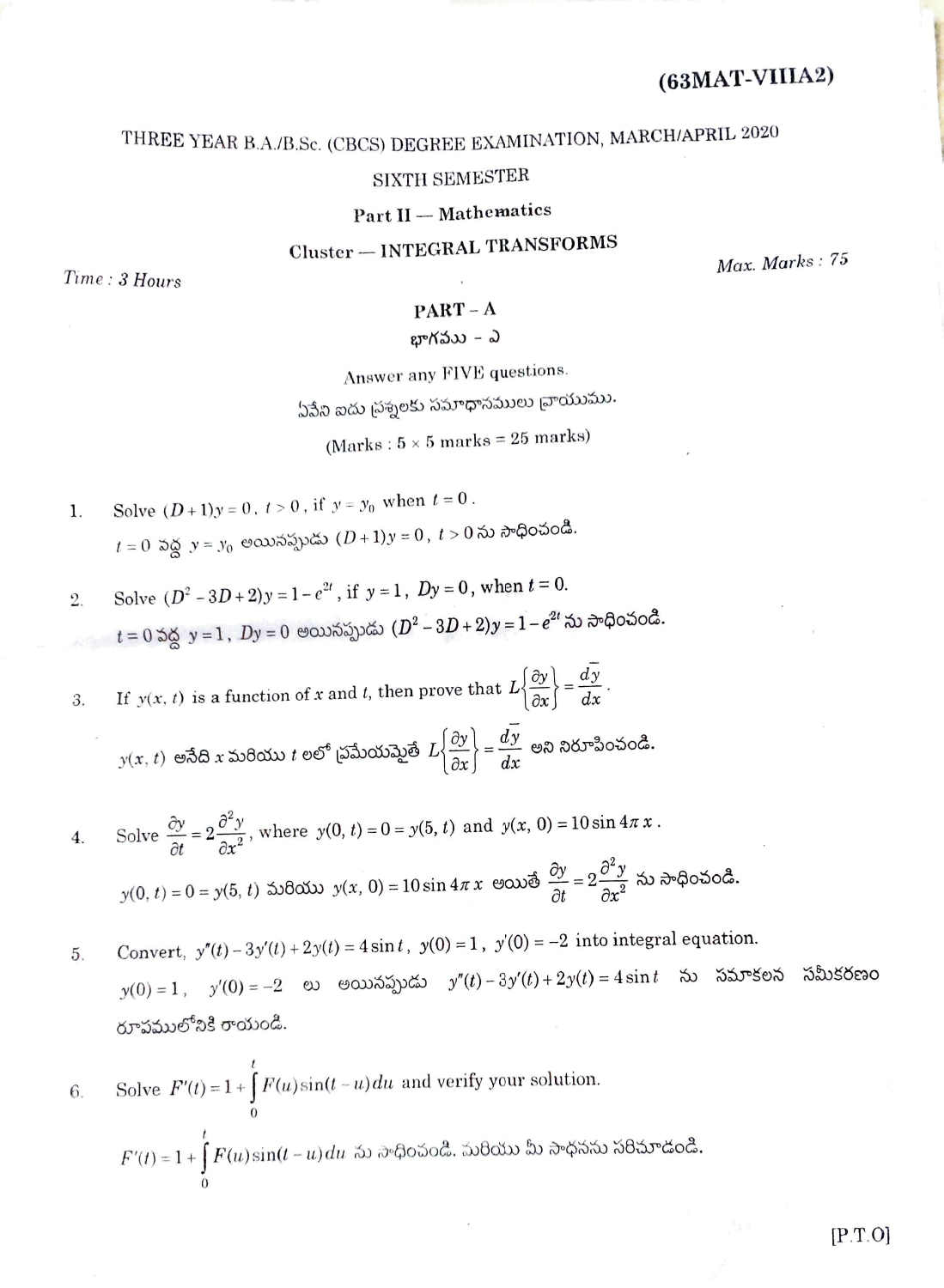Find the Fourier transform of function  $7.$ 

$$
F(x) = \begin{cases} 1 - x^2, |x| < 0 \\ 0, |x| > 0 \end{cases}
$$

పై చ్రమేయానికి ఫోరియర్ పరివర్తనాన్ని కనుక్కోండి.

- State and prove change of scale property for Fourier Sine transform. 8. ఫోరియర్ సైన్ పరివర్తనానికి స్కేలు మార్పు ధర్మాన్ని ప్రవచించి, నిరూపించుము.
- 9. State and prove Parseval's identity for Fourier transform. ఫోరియర్ పరివర్తితానికి ఫార్శివల్స్ అసమానతను చ్రవచించి, నిరూపించుము.
- Find the Fourier Cosine Transform of the function  $x^{m-1}$ . 10.  $x^{m-1}$  బ్రమేయానికి ఫోరియర్ కొసైన్ పరిపర్తనాన్ని కనుక్కోండి.

## $PART - B$ బాగవుు – బి

Answer any FIVE of the following questions, choosing atleast ONE question from each Section. ్రపతి సెక్షన్ నుండి ఒక <sub>l</sub>పశ్న చొప్పున ఏపేని ఐదు <sub>l</sub>పశ్నలకు సమాధానములు ద్రాయుము.

(Marks:  $5 \times 10$  marks = 50 marks)

# **SECTION-A** సెక్షన్ – ఎ

#### UNIT I

11. Solve 
$$
(D+2)^2 y = 4e^{-2t}
$$
,  $y(0) = -1$  and  $y'(0) = 4$ .  
 $y(0) = -1$   $y'(0) = 4$   $y'(0) = 4$   $(D+2)^2 y = 4e^{-2t}$   $y(0) = -1$ 

Solve  $(D^3 + 1)y = 1$ ,  $t > 0$  if  $y = Dy = D^2y = 0$ , when  $t = 0$ . 12.  $t = 0$  వద్ద  $y = Dy = D^2y = 0$  అయినప్పుడు  $(D^3 + 1)y = 1$ ,  $t > 0$  ను సాధించండి.

## **UNIT II**

13. Solve 
$$
\frac{\partial y}{\partial t} = 3 \frac{\partial^2 y}{\partial x^2}
$$
, where  $y(\frac{\pi}{2}, t) = 0$ ,  $(\frac{\partial y}{\partial x})_{x=0} = 0$  and  $y(x, 0) = 30 \cos 5x$ .  
 $y(\frac{\pi}{2}, t) = 0$ ,  $(\frac{\partial y}{\partial x})_{x=0} = 0$  and  $y(x, 0) = 30 \cos 5x$ .  
 $y(\frac{\pi}{2}, t) = 0$ ,  $(\frac{\partial y}{\partial x})_{x=0} = 0$  and  $y(x, 0) = 30 \cos 5x$ .

14. Solve 
$$
\frac{\partial^2 y}{\partial x^2} - \frac{\partial^2 y}{\partial t^2} = xt
$$
, where  $y = 0 = \frac{\partial y}{\partial x}$  at  $t = 0$  and  $y(0, t) = 0$ .  
\n $y = 0 = \frac{\partial y}{\partial x}$  eous  $t = 0$  sigs  $\frac{\partial y}{\partial x} = \frac{\partial y}{\partial x} + \frac{\partial y}{\partial x} = \frac{\partial^2 y}{\partial x^2} = xt$  so  $\frac{\partial^2 y}{\partial x^2} = xt$  so  $\frac{\partial^2 y}{\partial x^2} = xt$ 

 $(63<sub>MAT</sub>-VIIIA2)$